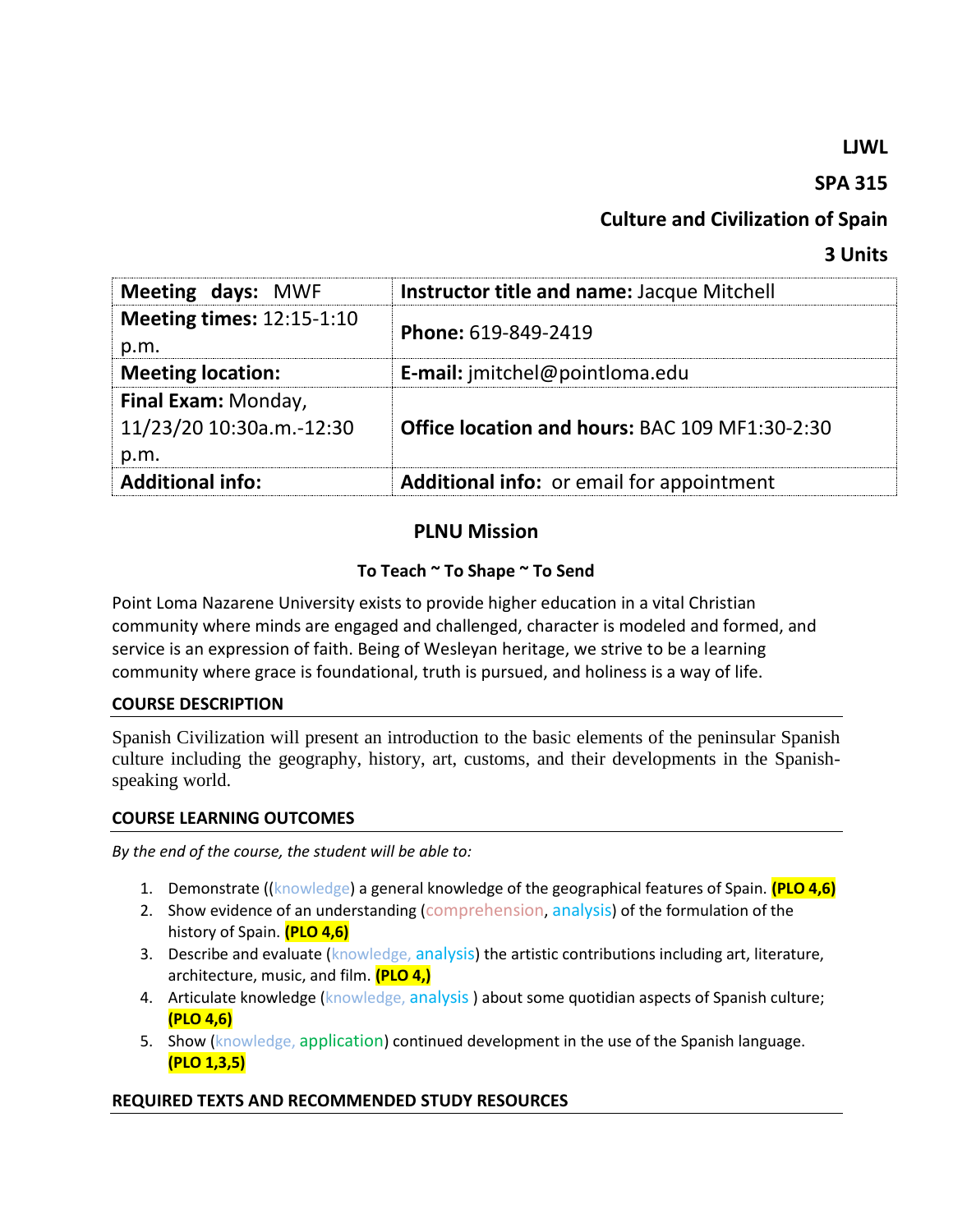## 1. Pereira-Muro. *Culturas de España.*

2. **Daily access to reliable internet, web-cam and microphone.** Please contact PLNU IT support at [student-tech-request@pointloma.edu](mailto:student-tech-request@pointloma.edu) if you need assistance.

Current events: El País (elpaís.com), El mundo (el mundo.es), or ABC (abc.es) online. See "calendario" for specifics.

3. Subscription to RTVE for 3 months. (\$2.99 a month) <https://rtveplay.rtve.es/>

### **ASSESSMENT AND GRADING**

| Assignment distribution by points:                                                            |                                                                    |                                                       |            | Point scale:                                                                                                  |                                                                                                         |
|-----------------------------------------------------------------------------------------------|--------------------------------------------------------------------|-------------------------------------------------------|------------|---------------------------------------------------------------------------------------------------------------|---------------------------------------------------------------------------------------------------------|
| Informes Orales<br>del tiempo<br>Exámenes<br>Examen Final<br>Noticias/Eventos<br>Otras tareas | 3 @ 150<br>200<br>2 @ 100<br>$1 \& 200$<br>10 @ 10<br>150<br>total | 150<br><b>200</b><br><b>200</b><br>100<br>150<br>1000 | Ministerio | $A = 930 -$<br>1000<br>$A = 900 -$<br>929<br>$B + = 880 -$<br>899<br>$B = 830 -$<br>879<br>$B = 800 -$<br>829 | $C = 730 -$<br>779<br>$C = 700 -$<br>729<br>$D+ = 680-$<br>699<br>$D=630-$<br>679<br>$D = 600 -$<br>629 |
|                                                                                               |                                                                    |                                                       |            | $C+=780-$<br>799                                                                                              | $F = 0 - 599$                                                                                           |

## **INCOMPLETES AND LATE ASSIGNMENTS**

All assignments are to be submitted/turned in by the beginning of the class session when they are due—including assignments posted in Canvas. Incompletes will only be assigned in extremely unusual circumstances.

### **FINAL EXAMINATION POLICY**

Successful completion of this class requires taking the final examination **on its scheduled day**. The final examination schedule is posted on the [Class Schedules](http://www.pointloma.edu/experience/academics/class-schedules) site. No requests for early examinations or alternative days will be approved.

### **PLNU COPYRIGHT POLICY**

Point Loma Nazarene University, as a non-profit educational institution, is entitled by law to use materials protected by the US Copyright Act for classroom education. Any use of those materials outside the class may violate the law.

### **PLNU ACADEMIC HONESTY POLICY**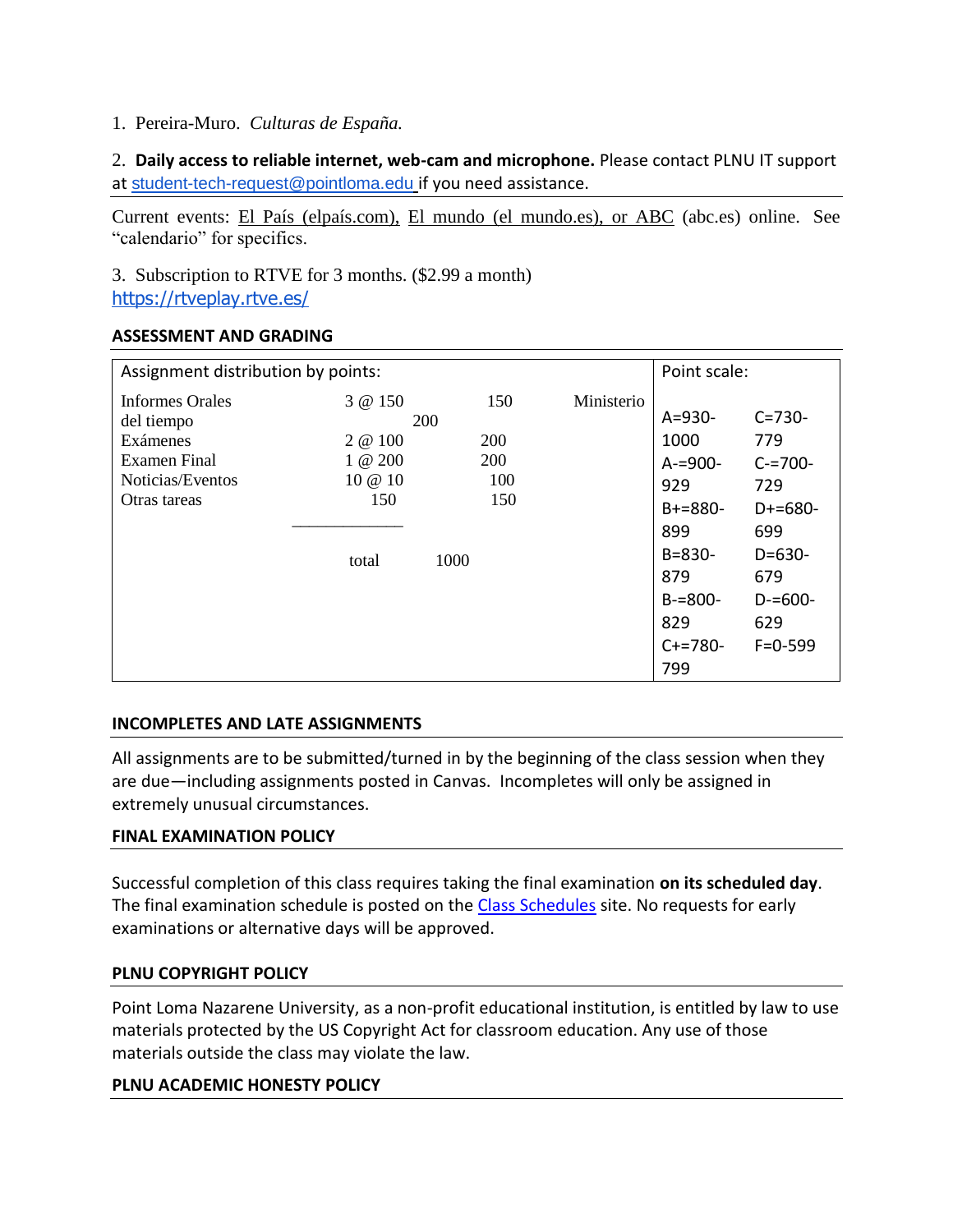Students should demonstrate academic honesty by doing original work and by giving appropriate credit to the ideas of others. Academic dishonesty is the act of presenting information, ideas, and/or concepts as one's own when in reality they are the results of another person's creativity and effort. A faculty member who believes a situation involving academic dishonesty has been detected may assign a failing grade for that assignment or examination, or, depending on the seriousness of the offense, for the course. Faculty should follow and students may appeal using the procedure in the university Catalog. See [Academic Policies](http://catalog.pointloma.edu/content.php?catoid=18&navoid=1278) for definitions of kinds of academic dishonesty and for further policy information.

## **PLNU ACADEMIC ACCOMMODATIONS POLICY**

While all students are expected to meet the minimum standards for completion of this course as established by the instructor, students with disabilities may require academic adjustments, modifications or auxiliary aids/services. At Point Loma Nazarene University (PLNU), these students are requested to register with the Disability Resource Center (DRC), located in the Bond Academic Center. [\(DRC@pointloma.edu](mailto:DRC@pointloma.edu) or 619-849-2486). The DRC's policies and procedures for assisting such students in the development of an appropriate academic adjustment plan (AP) allows PLNU to comply with Section 504 of the Rehabilitation Act and the Americans with Disabilities Act. Section 504 (a) prohibits discrimination against students with special needs and guarantees all qualified students equal access to and benefits of PLNU programs and activities. After the student files the required documentation, the DRC, in conjunction with the student, will develop an AP to meet that student's specific learning needs. The DRC will thereafter email the student's AP to all faculty who teach courses in which the student is enrolled each semester. The AP must be implemented in all such courses. If students do not wish to avail themselves of some or all of the elements of their AP in a particular course, it is the responsibility of those students to notify their professor in that course. PLNU highly recommends that DRC students speak with their professors during the first two weeks of each semester about the applicability of their AP in that particular course and/or if they do not desire to take advantage of some or all of the elements of their AP in that course.

## **PLNU ATTENDANCE AND PARTICIPATION POLICY**

Regular and punctual attendance at all classes is considered essential to optimum academic achievement. If the student is absent from more than 10 percent of class meetings, the faculty member can file a written report which may result in de-enrollment. If the absences exceed 20 percent, the student may be de-enrolled without notice until the university drop date or, after that date, receive the appropriate grade for their work and participation. See [Academic Policies](http://catalog.pointloma.edu/content.php?catoid=18&navoid=1278) in the Undergraduate Academic Catalog.

|                    | DATE PRESENTED   CLASS CONTENT OR ASSIGNMENT | <b>ASSIGNMENT</b><br><b>DUE DATE</b> |
|--------------------|----------------------------------------------|--------------------------------------|
| agosto<br>Semana 1 | Introducción                                 |                                      |

### **COURSE SCHEDULE AND ASSIGNMENTS**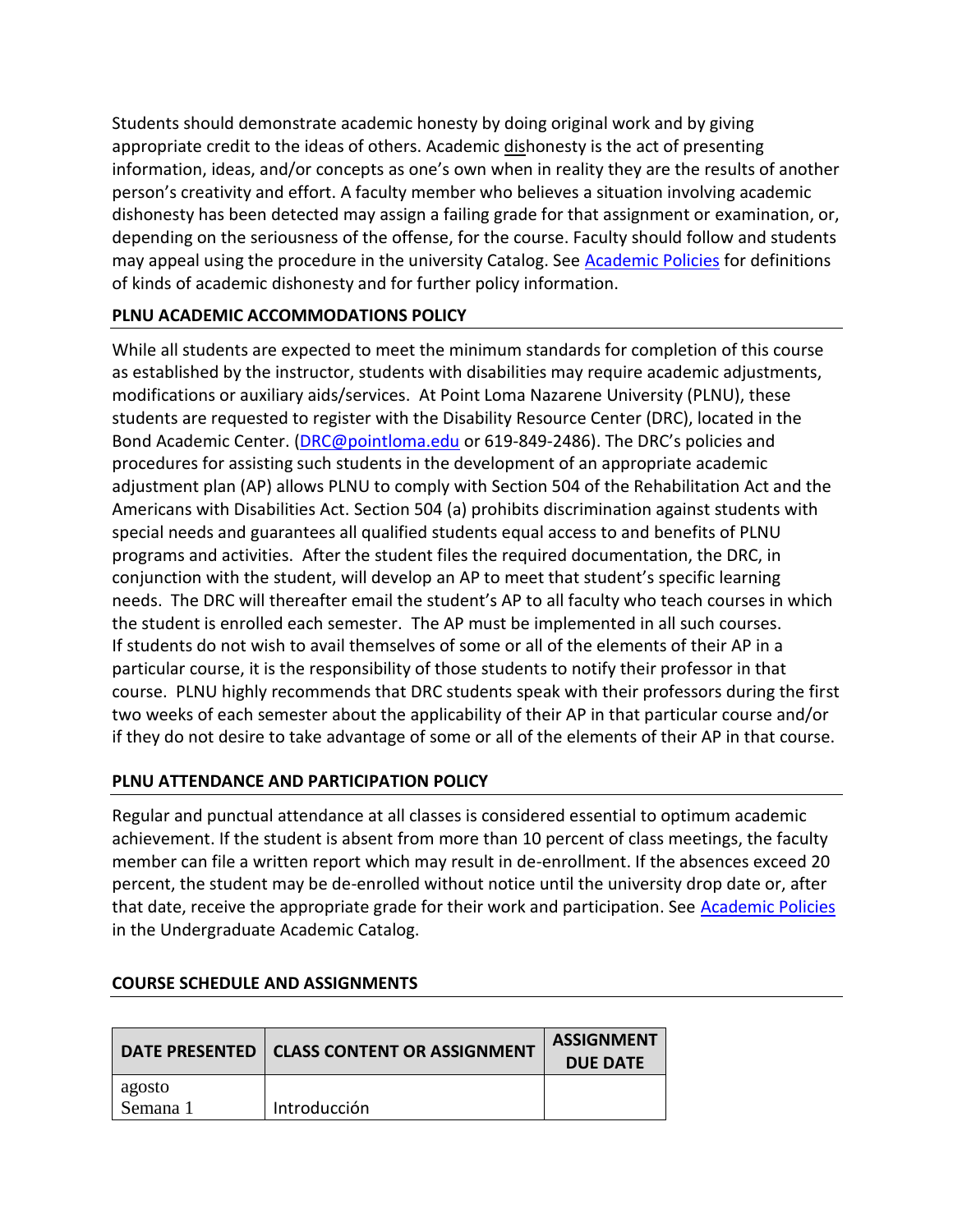| lunes 17     |                          |  |
|--------------|--------------------------|--|
| miércoles 19 | Introducción y geografía |  |

| viernes 21     | Cap. 1 La formación de España    | Noticias del periódico 1/Los deportes                         |
|----------------|----------------------------------|---------------------------------------------------------------|
| Semana 2       |                                  |                                                               |
| lunes          | Cap. 1                           |                                                               |
| 24             |                                  |                                                               |
| 26             | Cap. 1                           | "Cuento del Conde Lucanor"                                    |
| 28             | Cap. 1                           | Noticias del periódico 2/La familia Real                      |
| Semana 3       |                                  |                                                               |
| lunes          | Cap. 2 La España Medieval        |                                                               |
| 31             |                                  |                                                               |
| septiembre     | Cap. 2                           | "Ministerio del tiempo" Temp. 2 cap. 1                        |
| 2              |                                  | "Tiempos de Leyenda"                                          |
| $\overline{4}$ | Cap. 2                           | Noticias del Periódico 3/ El Cine español                     |
| Semana 4       |                                  |                                                               |
| lunes          | Cap. 2                           |                                                               |
| 7              |                                  |                                                               |
| 9              | Examen I                         |                                                               |
|                |                                  |                                                               |
| 11             | <b>Orales 1 "Las tradiciones</b> | Noticias del periódico 4/La música española                   |
|                | regionales"                      |                                                               |
| Semana 5       |                                  |                                                               |
| lunes          | Cap. 3 Hacia la unidad de España |                                                               |
| 14             | y la formación del imperio       |                                                               |
| 16             | Cap. 3                           | "Ministerio del tiempo" Temp. 1 Cap. 4 "Una                   |
|                |                                  | negociación den el tiempo"                                    |
| 18             | Cap. 3                           | Noticias del periódico 5/ El Presidente                       |
| Semana 6       |                                  |                                                               |
| lunes          | Cap. 4 El imperio español        |                                                               |
| 21             |                                  |                                                               |
| 23             | Cap. 4                           | "Ministerio del tiempo" Temp. 1 Cap. 6<br>"Tiempo de Pícaros" |
| 25             | Cap. 4                           | Noticias del periódico 6/ El fútbol en España                 |
| Semana 7       |                                  |                                                               |
| lunes          | Cap. 5 El siglo XVII             |                                                               |
| 28             |                                  |                                                               |
|                |                                  | "Ministerio del tiempo" Temp. 3 Cap. 5                        |
| 30             | Cap. 5                           | "Tiempo de Esplendor"                                         |
| octubre        |                                  |                                                               |
|                | Cap. 5                           | Noticias del periódico 7/La literatura                        |
| 2              |                                  |                                                               |
| Semana 8       | Cap. 5                           |                                                               |
| lunes          |                                  |                                                               |
| 5              |                                  |                                                               |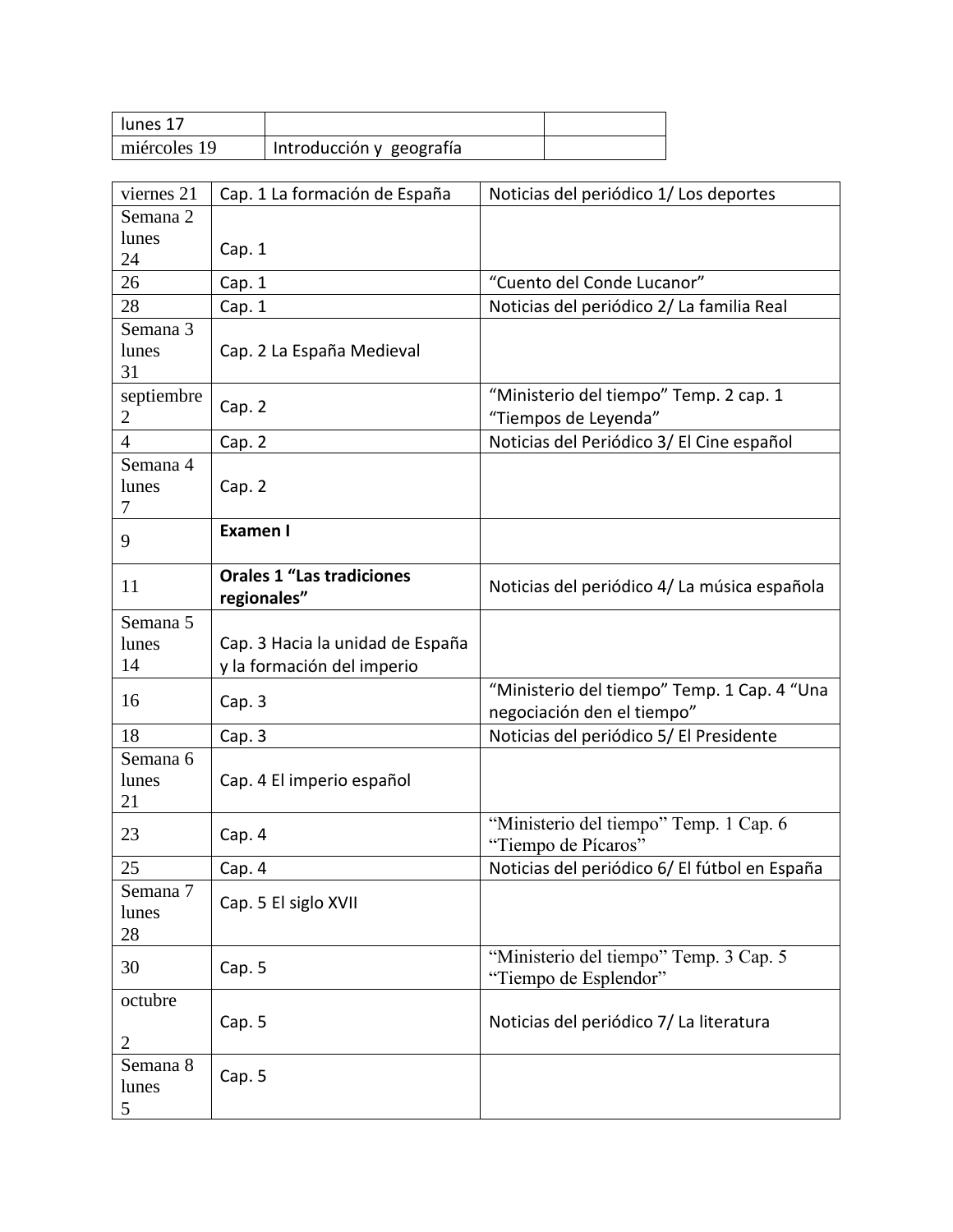| 7                                               | <b>Examen II</b>                                           |                                                                                        |
|-------------------------------------------------|------------------------------------------------------------|----------------------------------------------------------------------------------------|
| 9                                               | Cap.6 El siglo XVIII                                       | Noticias del periódico 8/ El Arte en España                                            |
| Semana 9<br>lunes<br>12                         | Cap. 6                                                     |                                                                                        |
| 14                                              | Cap. 6                                                     | "Ministerio del tiempo" Temp. 3 Cap. 4<br>"Tiempos de Ilustrados"                      |
| 16                                              | Cap. 6                                                     | Noticias del periódico 9/ Las ciencias                                                 |
| Semana 10<br>lunes<br>19                        | Cap. 6                                                     |                                                                                        |
| 21                                              | Cap. 7                                                     | "Ministerio del tiempo" Temp. 2 Cap. 4 " El<br>Convento de Santa Clara de Tordesillas" |
| 23                                              | <b>Orales 2</b>                                            | "Acentos regionales"                                                                   |
| Semana 11<br>lunes<br>26                        | Cap. 7                                                     |                                                                                        |
| 28                                              | Cap. 7                                                     | "Ministerio del tiempo" Temp. 3 Cap. 3<br>"Tiempo de hechizos"                         |
| 30                                              | Cap. 7                                                     | Noticias del periódico 10/ La religión                                                 |
| noviembre<br>Semana 12<br>lunes<br>$\mathbf{2}$ | Cap.7                                                      | "¿Dónde está mi cabeza?" Galdós                                                        |
| $\overline{4}$                                  | Cap. 8 La Guerra Civil                                     |                                                                                        |
| 6                                               | Cap. 8 La Guerra Civil                                     |                                                                                        |
| Semana 13<br>lunes<br>9                         | Cap. 8                                                     |                                                                                        |
| 11                                              | Cap. 8                                                     | "El Ministerio del tiempo" Temp. 2 Cap. 10<br>"Separados por el tiempo"                |
| 13                                              | Cap. 8                                                     |                                                                                        |
| Semana 14<br>lunes<br>16                        | Cap. 8                                                     |                                                                                        |
| 18                                              | <b>Orales 3</b>                                            |                                                                                        |
| 20                                              | Orales <sub>3</sub>                                        |                                                                                        |
| Semana 15<br>lunes<br>23                        | Entrevistas                                                | Entrevistas                                                                            |
| $25 - 27$                                       | No hay clases!                                             |                                                                                        |
| Semana 16<br>lunes<br>30                        | <b>Examen Final de 10:30 a 1:30</b><br><b>Examen Final</b> |                                                                                        |